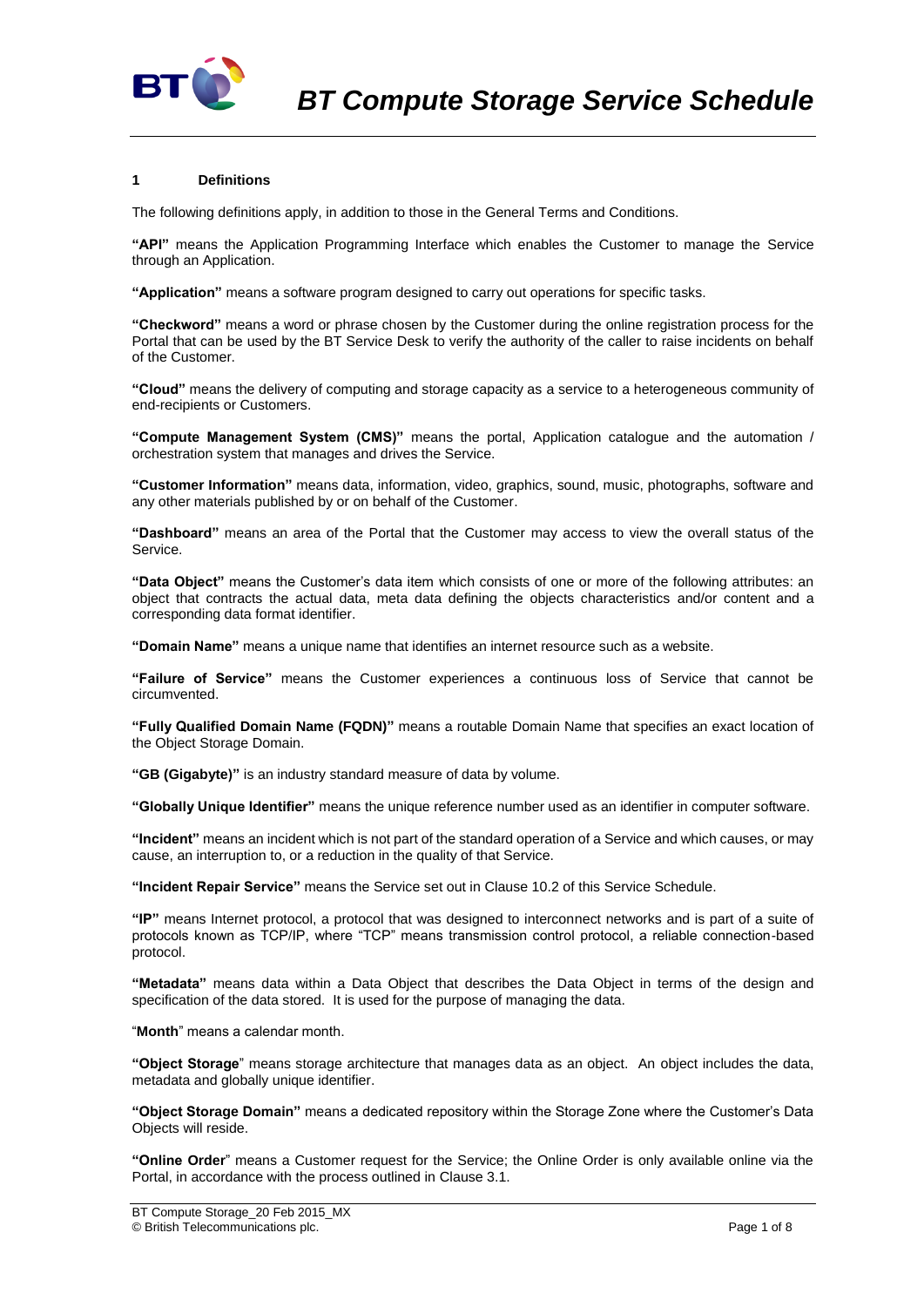

**"Planned Maintenance"** means any work that is planned in advance to be carried out by BT or on its behalf that causes the Service to be suspended.

**"Portal"** means the online system that allows the Customer to place Online Orders, change Online Orders, see the status of the Service and access certain systems (depending on the Service option chosen by the Customer).

**"Service"** has the meaning given in clause 2.1.

**"Service Desk"** means the facility provided by BT to handle enquiries and administration for the Service.

"**Service Level**" means the level of Service which is applicable to the Service, as set out in Clause 20 of this Service Schedule.

**"Storage Zone"** means the configuration of hardware and software to create a platform where the Customer's data is stored.

**"System Administrator"** means a person named by the Customer to be the Customer's point of contact with BT for matters relating to the management of the Service.

**"Third Party Information"** means data, information, video, photographs, software and any other materials (in whatever form) not owned or generated by or on behalf of the Customer, including information belonging to a User which is not Customer Information, published or otherwise made available by the Customer using the Service.

**"Token"** means an encrypted key used by applications API to access Data Objects stored in the Object Storage.

**"Utility Rate Card"** means information available via the Portal that shows the Charges for the Service on an hourly basis.

**"User ID"** means the identification number provided to the Customer by BT for the purposes of security in the provision of the Service.

## **2 Service Summary**

- 2.1 BT Compute Storage is a Cloud based service providing the Customer with a self-service capability to browse, select and store data ("Service").
- 2.2 BT will provide the Customer with virtual access to a BT data centre where the Customer may select a dedicated repository for storage of their data ("Object Storage Domain").

#### **3 Service Components**

The Service comprises access to a Portal, Storage Zone, Object Storage Domain and, provision of a FQDN and Tokens.

#### <span id="page-1-0"></span>**3.1 Portal**

**3.1.1** The Portal is an online system which allows a Customer to place and amend an Online Order and view the status of existing Online Orders. The Portal enables the Customer to select Object Storage Domains and the location of data centres for deployment of the Object Storage Domains.

#### **3.2 Storage Zone**

- 3.2.2 The Storage Zone provides the physical infrastructure where BT will create an Object Storage Domain and the Customer will store their Data Objects.
- 3.2.3 The Storage Zone will automatically allocate and provision the Object Storage Domain to the Customer when ordered.
- 3.2.3 The Portal will indicate the Storage Zones available to the Customer. BT may make additional Storage Zone options available to the Customer from time to time.

BT Compute Storage\_20 Feb 2015\_MX © British Telecommunications plc. Page 2 of 8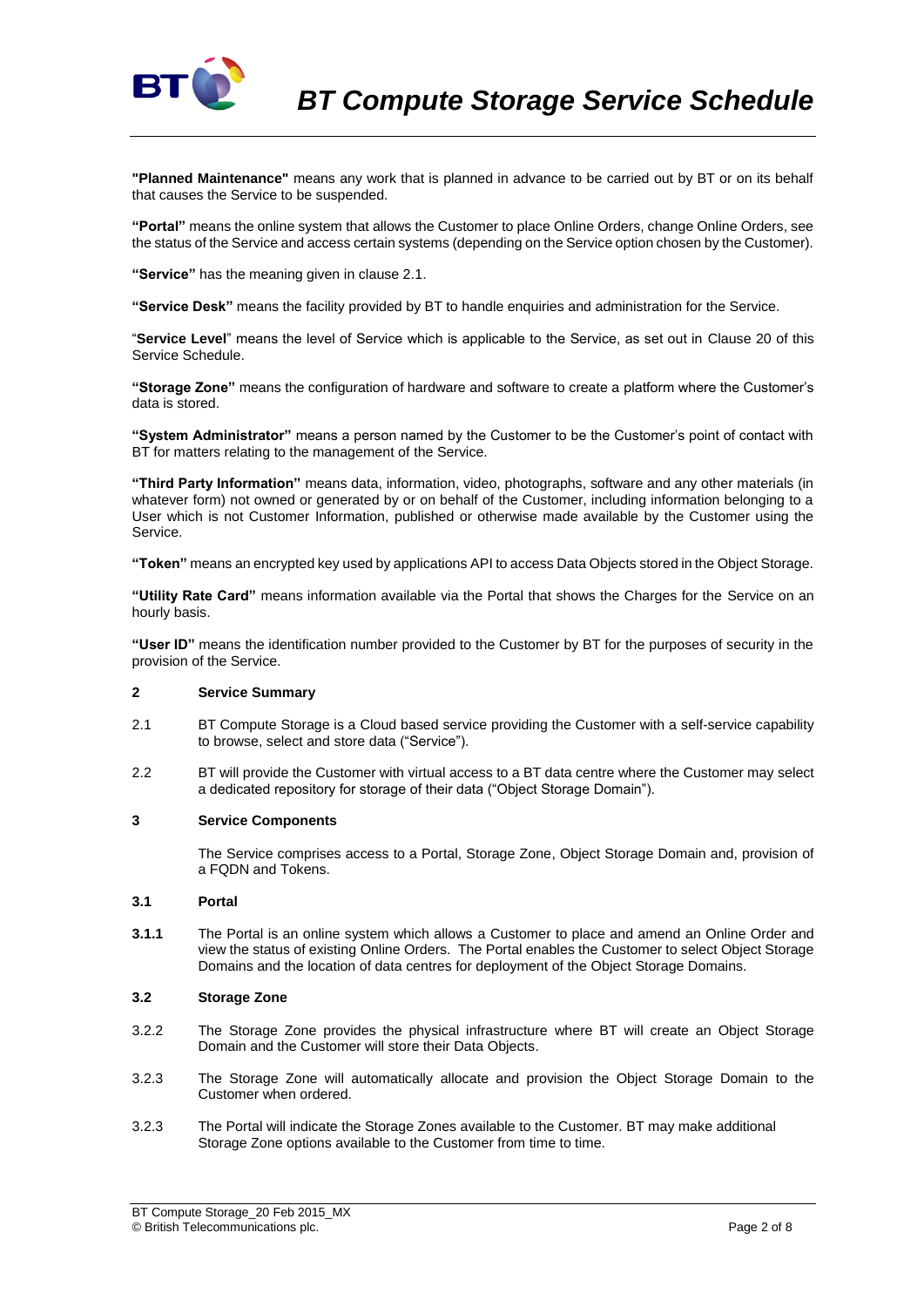

## **3.3 Object Storage Domain**

- 3.3.1 The Object Storage Domain is a Customer dedicated repository within the Storage Zone where the Customer's Data Objects reside.
- 3.3.2 The Customer selects the Object Storage Domain via the Portal. Upon delivery of the Object Storage Domain BT will provide the Customer with a Fully Qualified Domain Name (FQDN) and Tokens for use in conjunction with their chosen Application.
- 3.3.3 The Customer will access the Object Storage Domain using the BT provided FQDN and the Customer provided Application. The Customer will choose the Application it wishes to use to access the Service. The choice of Application will be determined by how the Customer elects to use the Object Storage Domain. The Service does not include the provision of Applications to the Customer.

#### **3.4 FQDNs and Tokens**

3.4.1 A FQDN provides access to an Object Storage Domain. BT will provide the Customer with a Token in order to authenticate a FQDN. The Customer must use the Tokens within a few hours of receipt. Failure to use the Tokens will result in them being disabled. If the Tokens are disabled the Customer will be required to regenerate them within three (3) hours of disablement via the Portal.

#### **4 Internet**

- 4.1 The Customer will access the Object Storage Domain via the Internet. Such Internet connection is not part of this Service and is subject to separate conditions and Charges.
- 4.2 The Customer acknowledges that:
	- (a) the Internet is independent of the Service and BT has no responsibility for provision of the Internet; and
	- (b) use of the Internet is solely at the Customer's risk and subject to all applicable laws. BT has no responsibility for any information, software, services or other materials obtained, downloaded, shared and transmitted by the Customer using the Internet.

## **5 Commencement and Term**

- 5.1 The Agreement is effective once the Customer submits an Online Order on the Portal.
- 5.2 The Service will commence on the Operational Service Date (OSD).

# **6 Technical Requirements**

6.1 The Customer is required to have Internet access, all computer hardware, software and telecommunications equipment and services necessary to access and use the Service.

#### **7 BT Service management Boundary (SMB)**

7.1 BT's responsibility for the Service under this Agreement is for the management of the Storage Zone, provision of the Object Storage Domain, FQDNs and Tokens. A suitable Application to access the Object Store Domain is outside the SMB. BT will have no responsibility for the Service (including any responsibility to meet any Service Levels) outside the Service Management Boundary

# **8 Ordering Process**

- 8.1 The Customer is responsible for opening an account with BT to gain access to the Portal to enable online ordering.
- 8.2 On receiving an Online Order from the Customer BT will configure the Service as set out in the Online Order. Once the Online Order is configured the OSD occurs and the Customer may start using the Service.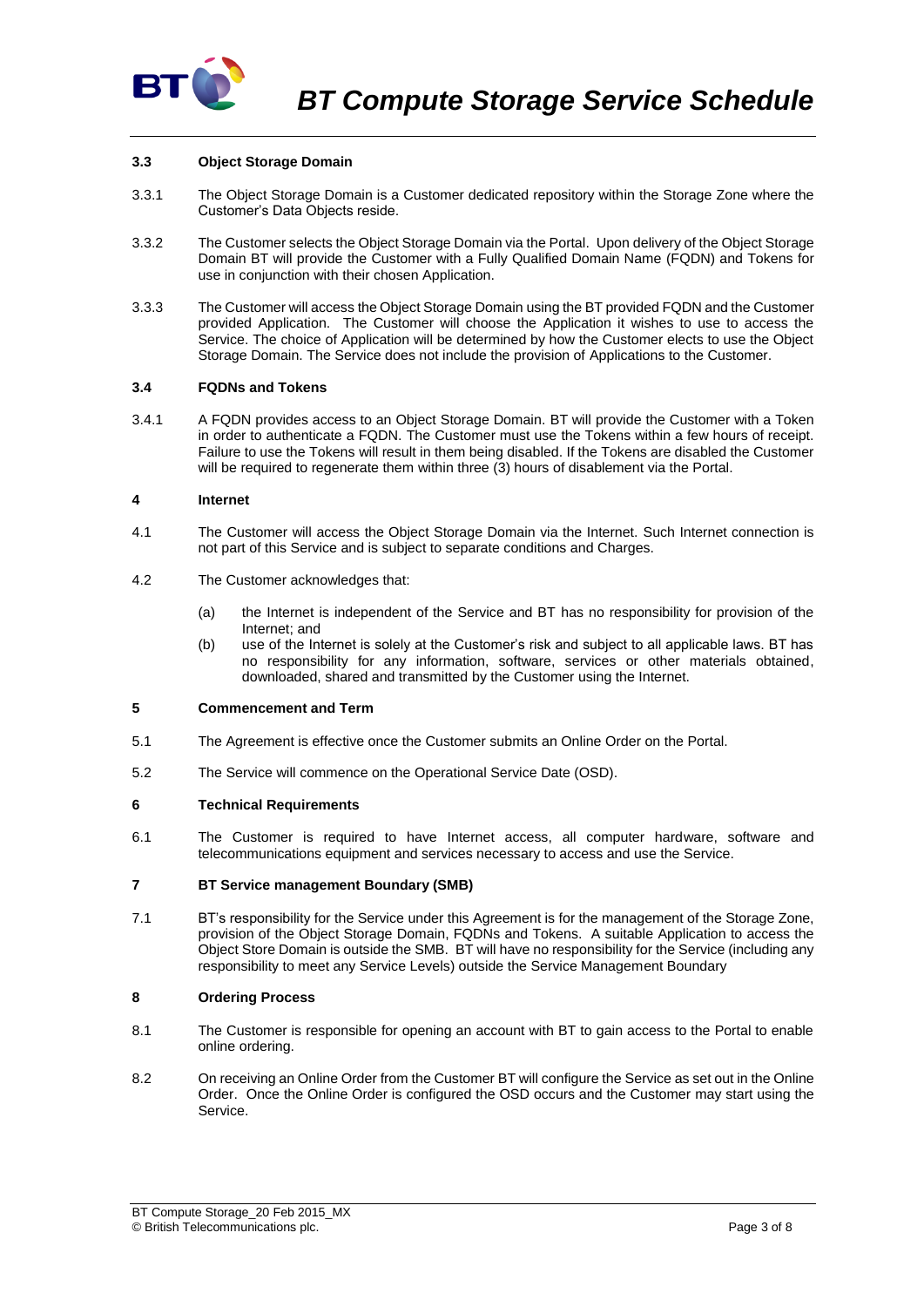

## **9 In Life Management**

- 9.1 The Portal operates a Dashboard that allows the Customer to see how much storage is being consumed and the associated Charges.
- 9.2 Upon delivery of the Object Store Domain BT will present the Customer with Tokens.
- 9.3 The Customer is required to renew all Tokens within three (3) years of the OSD via the Portal.

#### **10 Service Management**

#### **10.1 Service Desk Support**

10.1.1 BT will provide a Service Desk operating twenty four (24) hours per day, seven (7) days per week, including national, public or bank holidays, which will receive and record Service Incident reports from the Customer.

#### <span id="page-3-0"></span>**10.2 Incident Repair Service**

- 10.2.1 If BT detects, or if the Customer reports an Incident BT will respond to the Incident without undue delay. BT will perform tests to determine the cause of the Incident, and will notify the System Administrator by telephone or e-mail.
- 10.2.2 The Service Desk will keep the Customer updated at regular intervals until the Incident is resolved.
- 10.2.3 BT will raise additional Charges for work performed and money spent to address incidents resulting from Service failures caused by the Customer on a time and material basis at the prevailing Charges.
- 10.2.4 If the Customer asks BT to perform any additional work this will be subject to prior written agreement between the Parties and additional Charges will apply.

#### **11 Planned Maintenance**

11.1 The Customer acknowledges and accepts that occasionally BT may have to carry out routine or emergency maintenance, updates and other procedures for reasons of health, safety, security or otherwise to protect the Service, and which may cause a disruption to the Service, ("Planned Maintenance"). BT will provide the Customer with as much prior notice as practicable with respect to Planned Maintenance.

#### **12 Service Updates**

12.1 BT may make updates to the Service from time to time provided that such updates do not materially decrease or impair performance of the Service,

#### **13 Security**

- 13.1 The Customer is responsible for the security and proper use of all User IDs, Checkwords, passwords, FQDN and Tokens. BT reserves the right to suspend access to the Service at any time if BT has reason to believe that there is, or is likely to be, a breach of security or misuse of the Service. BT will notify the Customer as soon as possible after it has done so.
- 13.2 The Customer must immediately inform BT if there is any reason to believe that a User ID, password, Token, or Checkword allocated by BT has, or is likely to, become known to someone not authorised to use it or is being, or is likely to be, used in an unauthorised way.
- 13.3 BT reserves the right to require the Customer to change any or all of the Checkwords or passwords associated with the Service and used by the Customer in connection with the Service.
- 13.4 The Service is delivered within a secure BT data centre with a security policy for the protection of Site, infrastructure and network. Although BT will use reasonable care and skill in carrying out its obligations under this Agreement in accordance with BT's security policy, it is not possible to guarantee that all instances of fraud, misuse, unwanted or unauthorised activity or access to the Customer's Information will be prevented or detected. Whenever BT becomes aware that security has been compromised, BT will take actions in order to limit any further occurrences of fraud, misuse,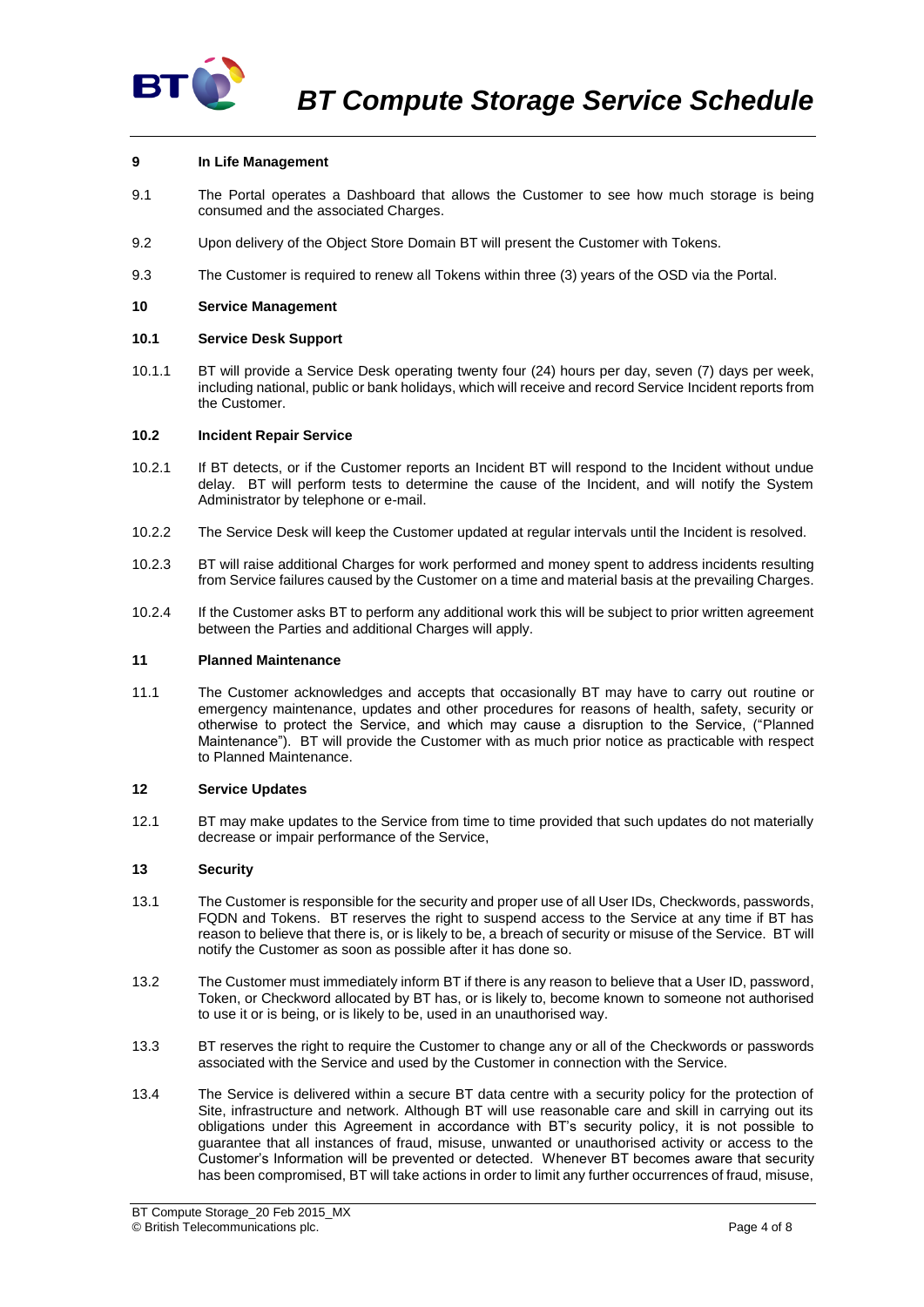

*BT Compute Storage Service Schedule*

unwanted or unauthorised activity or access to the Customer's Information. Nevertheless, BT accepts no liability for any such incidents, or for any loss or damage suffered by the Customer. The Customer shall therefore take responsibility for the security of the Customer Information, Content and application of security policies designed to prevent unwanted or unauthorised activity or access to the Customer's Information.

13.5 The Customer is advised to obtain its own business continuity insurance.

### **14 BT's use of Customer Information and Personal Data**

- 14.1 In order for BT to provide and support the Service, BT may use personal data, (typically name, email address, telephone number and business and/or Site(s) address), of Users within the Customer's organisation or control in order to:
	- (a) process, track and fulfil Online Orders for the Service;
	- (b) deliver and commission the Service,
	- (c) process, track and resolve Incidents with the Service,
	- (d) administer access to the online portals relating to the Service;
	- (e) compile, dispatch and manage the payment of invoices relating to the Service;
	- (f) manage the Agreement and resolve any disputes relating to it;
	- (g) respond to general queries relating to the Service;
	- (h) provide security and technical support.
- 14.2 BT may also send the Customer additional information concerning the Service, or related services. This information will typically be sent to the Customer Contact, involved in the procurement or management of the Service.
- 14.3 Any personal data that may be collected and processed by BT (including payment data) is subject to, and will be handled in accordance with, applicable data protection laws.
- 14.4 BT will have no access to the Customer Information stored by the Customer.
- 14.5 The location and access points of the Customer Information are defined by the Customer and as such the Customer needs to ensure compliance with relevant laws and regulations.
- 14.6 BT will not change the country where the Customer Information resides without providing notice to the Customer, unless required to do so in order to comply with applicable laws and regulations.

### <span id="page-4-0"></span>**15 The Customer's Responsibilities**

- 15.1 The Service is provided solely for the Customer's own use including use by Users and the Customer will not assign, resell, reproduce, copy, duplicate, transfer, lease, distribute, display, disclose, trade or otherwise commercially exploit the Service (or any part thereof) for any purpose, or otherwise make the Service available to any third party except Users.
- 15.2 The Customer is solely responsible for any obligation or liability arising out of transactions of any kind entered into between the Customer and any third party accessing or relying on the Service, Customer Information, or Third Party Information. BT will not be a party to, or in any way responsible for, any transaction between the Customer and any third party.
- 15.3 The Customer is responsible for the creation, design and maintenance of all Customer Information.
- 15.4 The Customer will ensure that the Customer Information and any Third Party Information does not include any information or material, which could be illegal or could lead to a legal dispute.
- 15.5 The Customer will comply with all obligations as notified by BT which are required under BT's security policy.
- 15.6 The Customer must comply with all relevant legislation, instructions, licences, guidelines issued by regulatory authorities, and any codes of practice which apply to the Customer, including those which relate to the Customer Information or Third Party Information.

BT Compute Storage\_20 Feb 2015\_MX © British Telecommunications plc. Page 5 of 8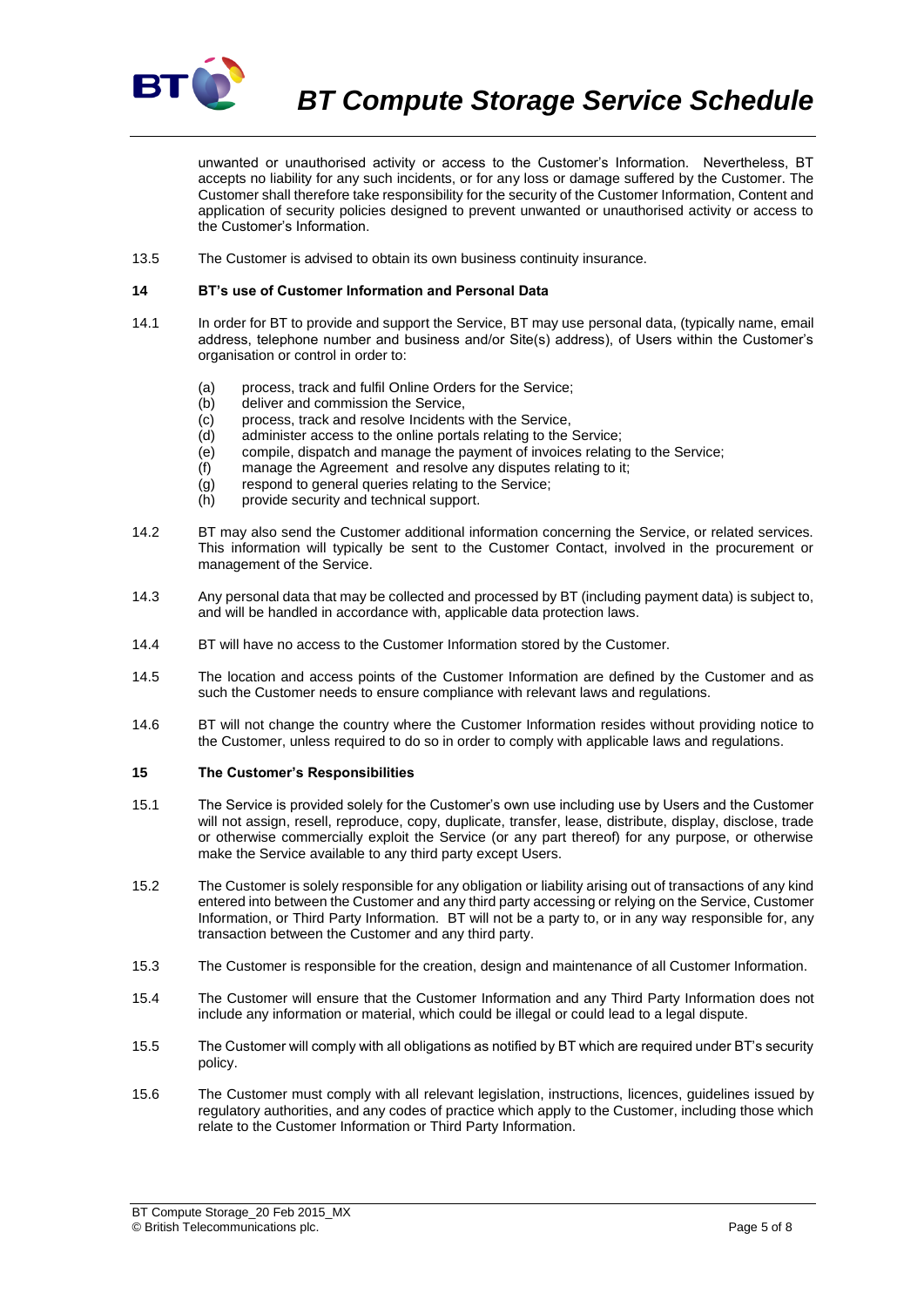

- 15.7 The Customer irrevocably and unconditionally agrees to indemnify and keep indemnified and to hold BT, BT Group Companies and their officers, directors and employees harmless against claims, losses, damages, costs, expenses and liability arising from or in connection with:
	- (a) any Customer Information, Third Party Information or other Content or communication sent, provided or stored in connection with the Service;
	- (b) the installation, maintenance or use of any software or other material installed by or on behalf of the Customer;
	- (c) any injury to persons, or damage to the Site or the BT Equipment used for the provision of this Service or other equipment belonging to BT or a third party which is located on the Site, as a result of action taken on behalf of the Customer;
	- (d) any breach of confidence or infringement of intellectual property rights.
- 15.8 The Customer is responsible for ensuring that the System Administrator will report all service repair incidents using the reporting procedures notified to the Customer by BT, and will be available for all subsequent Incident management communications.

## **16 BT's Acceptable Use Policy**

- 16.1 The Customer is solely responsible for all aspects of Customer Information which are not specifically set out in this Service Schedule as being BT's responsibility. The Customer acknowledges that it has read and agrees to be bound by and to ensure that any Users will comply with this BT Acceptable Use Policy ("AUP") and generally accepted Internet standards.
- 16.2 The Service must not be used:
	- (a) fraudulently or in connection with a criminal offence under the laws of any country where the Service is provided;
	- (b) to send, receive, upload, download, use or re-use any information or material which is offensive, abusive, indecent, defamatory, obscene or menacing, or in breach of confidence, copyright, privacy or any other rights;
	- (c) in contravention of any instructions that BT has given under the Agreement;
	- (d) to cause annoyance, inconvenience or needless anxiety;
	- $\overrightarrow{e}$  to send or provide or receive unsolicited advertising or promotional material;
- 16.3 The Customer must not use a Domain Name which infringes the rights of any person in a corresponding trade mark or name.
- 16.4 If the Customer or anyone else, (with or without the Customer's knowledge or approval) uses the Service in contravention of the AUP; or uses the Service in any way which, is, or is likely to be, detrimental to the provision of the Service to the Customer or any other customer and fails to take corrective action within a reasonable period of receiving notice from BT, then BT can treat the contravention as a material breach and as such BT may either suspend the Service or terminate the Service pursuant to the General Terms and Conditions. If Service is suspended it will not be restored until the Customer provides an acceptable assurance that there will be no further contravention.

#### **17 Charges and Invoicing**

- 17.1 Charges for the Service are set out in the Portal.
- 17.2 BT will invoice Charges on or after the dates set out below:
	- (a) One-off Charges on the OSD of the relevant Online Order:
	- (b) Usage or other recurring Charges on the OSD and thereafter monthly in arrears.
- 17.3 Charges for the Service are calculated on a monthly basis against the prevailing Utility Rate Card on the Portal. Usage Charges will apply as shown on the Utility Rate Card on the Portal.
- 17.4 Data storage Charges are based upon per GB of storage used.
- 17.5 The uploading and retrieval of data from the Object Storage Domain incurs Charges based upon Internet bandwidth use. Charges for Internet bandwidth use are levied above an initial allowance of 1GB per Month. Charges are based upon per GB of Internet bandwidth use.

BT Compute Storage\_20 Feb 2015\_MX © British Telecommunications plc. Page 6 of 8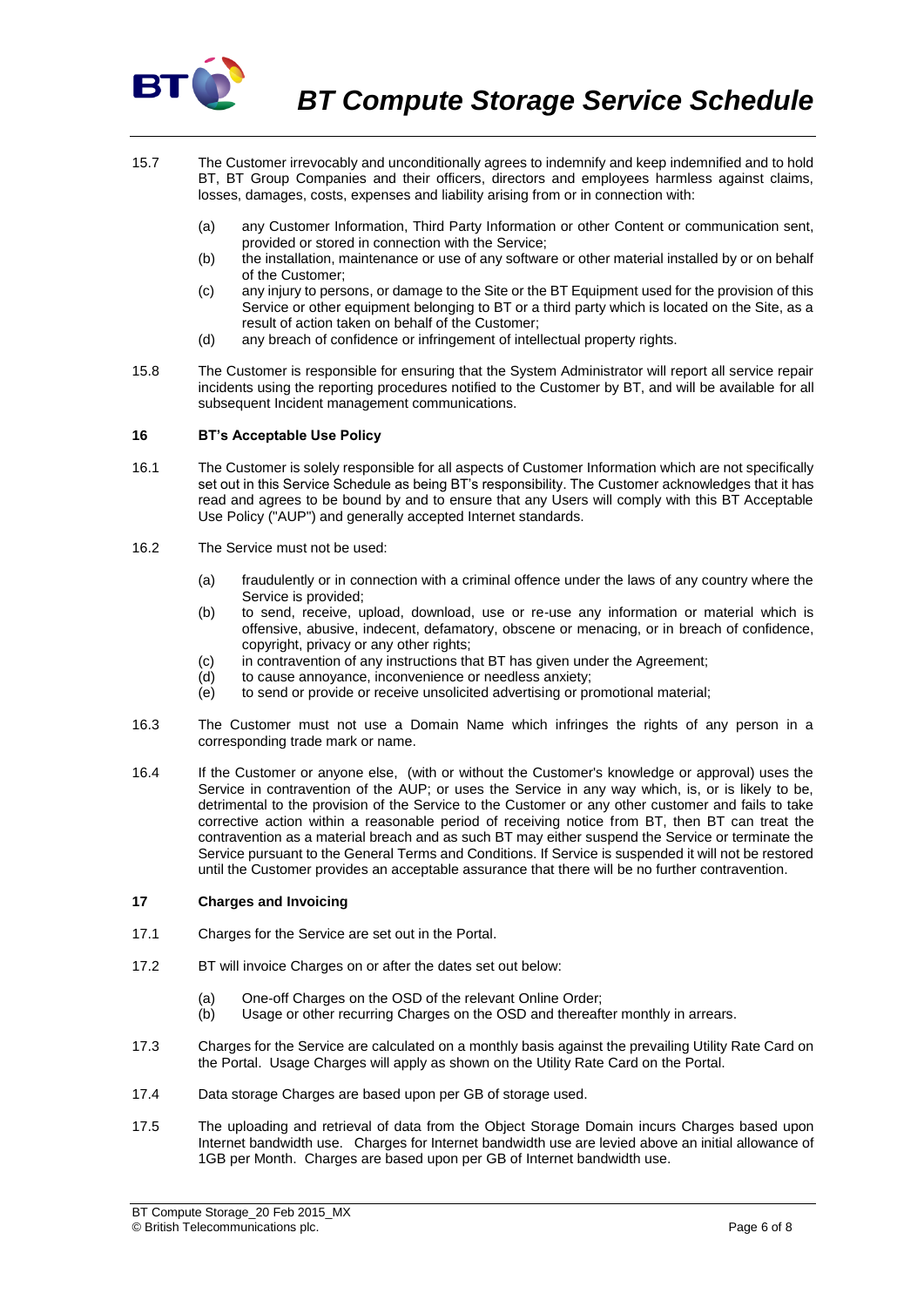

- 17.6 BT may invoice the Customer for Charges for investigating Customer reported Incidents where BT finds no Incident or that the Incident is outside the Service Management Boundary.
- 17.7 BT may at any time review the Charges for the Service and will provide the Customer with 30 days' prior written notice of any such change in Charges. If the Customer objects to the change in Charges it may exercise its termination rights under Clause 18 of this Service Schedule.
- 17.8 Notwithstanding any other provision in the Agreement, BT may delay or bring forward the sending of invoices to coincide with billing cycles from time to time. The Customer acknowledges that the first and last invoice in relation to a particular Service may include Charges due for more or less than one complete billing cycle according to when such Service is connected and/or terminated.

#### **18 Termination of Service**

The following Clause will replace and supersede Clause 12.1 of the General Terms and Conditions.

- 18.1 The Customer may terminate the Service via the Portal at any time, provided that the Customer agrees
	- (a) to pay any outstanding Charges or interest properly due and payable up to the date of termination; and
	- (b) that there will be no refund of Charges which have been paid in advance.
- 18.2 BT may terminate this Agreement or the Service at any time by giving at least 90 days' notice to the Customer.

#### **19 Suspension of Service**

- 19.1 BT may suspend Service(s) or terminate this Agreement immediately on notice to the Customer where the Customer is in material breach of this Agreement and if the breach is capable of remedy, fails to remedy the breach within a reasonable time of being requested by BT to do so.
- 19.2 Where a Service is suspended because the Customer is in material breach of this Agreement, the Customer must pay the Charges for that Service until this Agreement is terminated.

## <span id="page-6-0"></span>**20 Service Levels**

- 20.1 BT aims to provide the Service within an availability target of 99.95%. The availability target relates to the availability of the Object Storage Domain including the infrastructure required to deliver it.
- 20.2 If BT fails to meet the availability target of 99.95% then the Charges for the affected Service will be credited as follows:

| <b>Availability Target</b>                             | <b>Credit</b>                  |
|--------------------------------------------------------|--------------------------------|
| For every reported incident that BT is below<br>target | 1 day's<br>recurring<br>Charge |

- 20.3 The credit will be applied to the monthly Charge for the Service. The credit per reported instance that BT is below target will be capped at a maximum of 1 Month's Charges.
- 20.4 The Parties acknowledge that each Service Credit is a genuine pre-estimate of the loss likely to be suffered by the Customer and not a penalty.
- 20.5 Service Credits are the Customer's sole right and remedy if BT does not meet the Service Level. Any failure by BT to meet the Service Level specified in this Clause [20](#page-6-0) shall not be considered a material breach of the Agreement.
- 20.6 The Service Level is measured as the availability of the Object Storage Domain to the network interface.

BT Compute Storage\_20 Feb 2015\_MX © British Telecommunications plc. Page 7 of 8